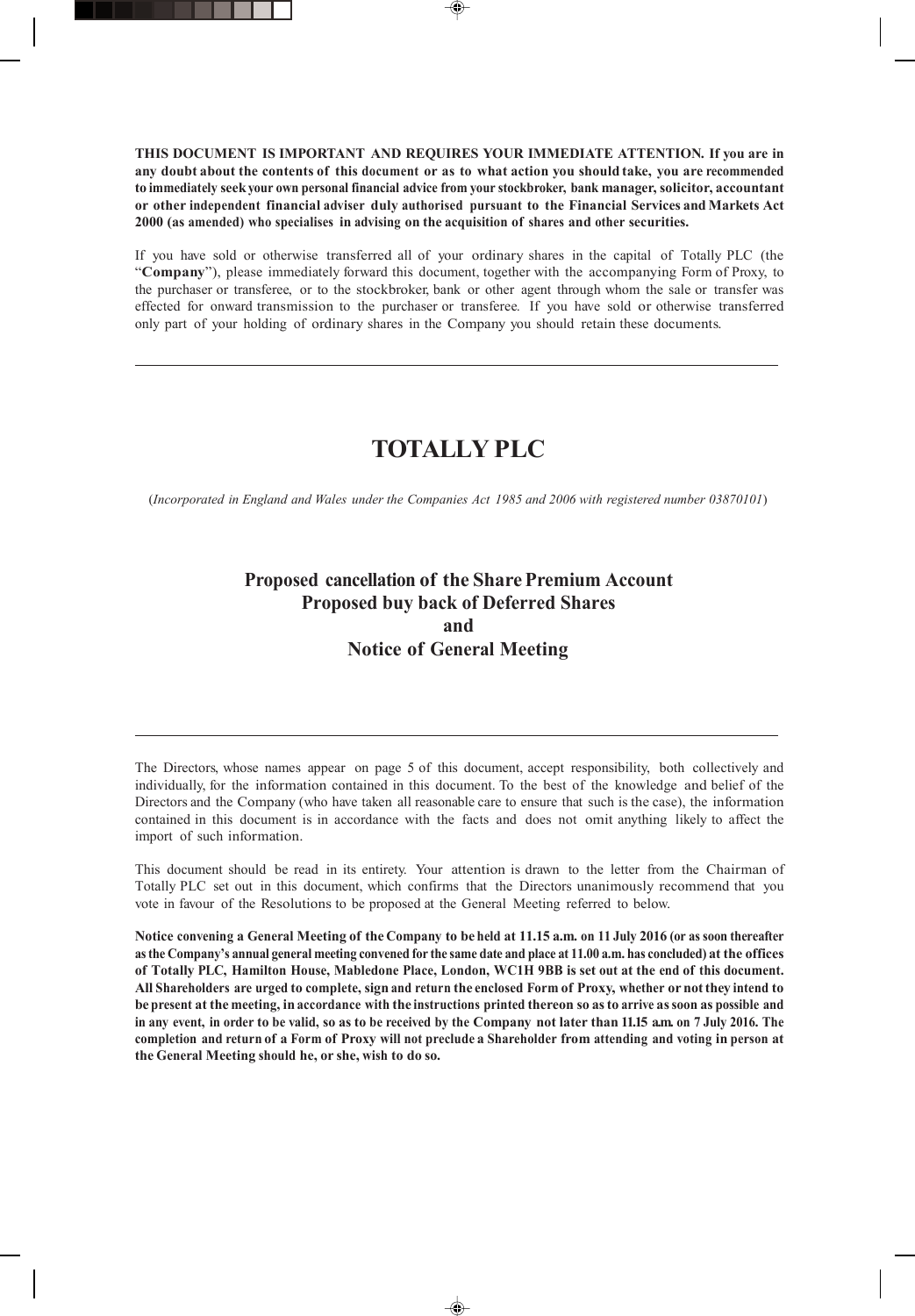## **CONTENTS**

| Page |
|------|
|      |
|      |
|      |
|      |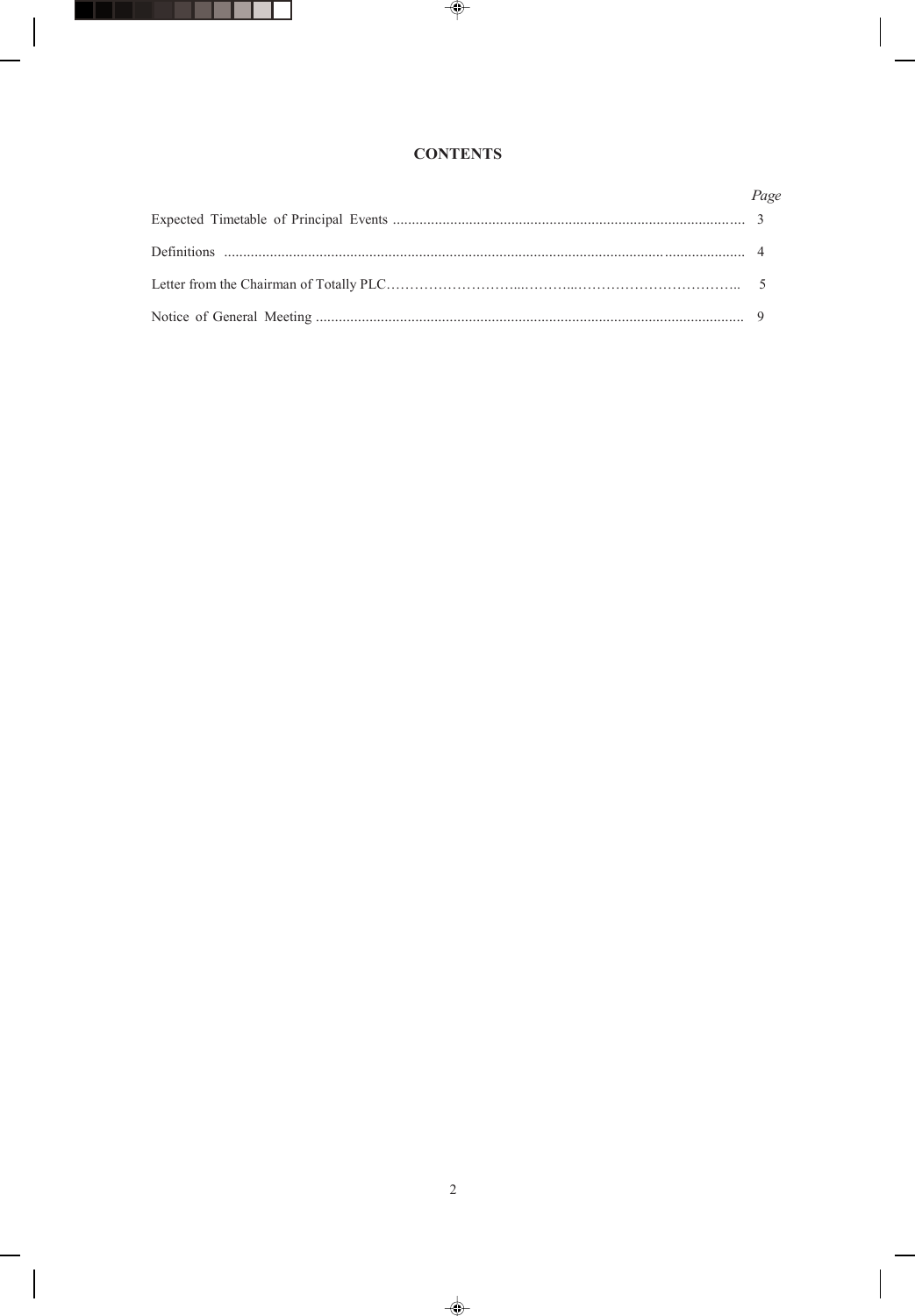### **EXPECTED TIMETABLE OF PRINCIPAL EVENTS**

| Publication of this document                                                  | 16 June 2016              |
|-------------------------------------------------------------------------------|---------------------------|
| Latest time and date for receipt of Forms of Proxy for<br>the General Meeting | 11.15 a.m on 7 July 2016  |
| Date and time of General Meeting                                              | 11.15 a.m on 11 July 2016 |
| Expected date for confirmation of the Capital Reduction<br>by the High Court  | 3 August 2016             |
| Expected Effective Date of the Capital Reduction                              | 5 August 2016             |

*Notes:*

(1) All references in this document to time are to London time.

- (2) If any of the above times or dates should change, the revised times and/or dates will be notified to Shareholders by announcement through a regulatory information service.
- (3) All events in the above timetable following the holding of the General Meeting are conditional upon: (i) the passing of the Resolutions; (ii) approval of the Capital Reduction by the High Court; and (iii) registration of the High Court Order confirming the Capital Reduction with the UK Registrar of Companies.
- (4) The dates of the Court hearings are subject to change by the Court and, in certain circumstances, the Company.
- (5) The General Meeting will be held at 11:15 a.m. or as soon as possible thereafter, provided that the Company's annual general meeting convened for the same date and place at 11:00 a.m. has finished.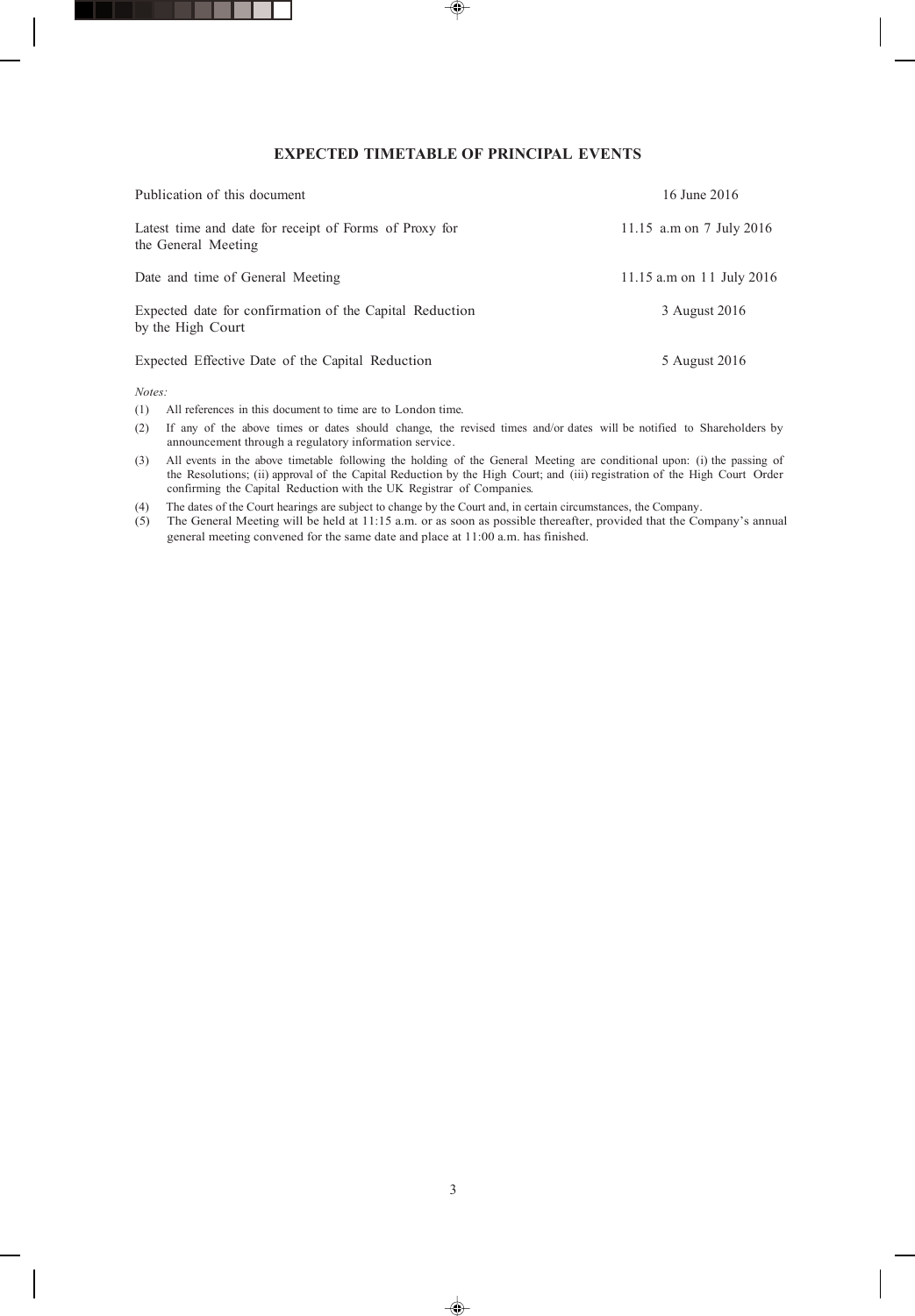## **DEFINITIONS**

The following definitions apply throughout this document (including the enclosed Notice of General Meeting) and in the accompanying Form of Proxy, unless the context requires otherwise:

| "Articles"                      | the articles of association of the Company, as adopted by special<br>resolution of the Company passed on 25 July 2013;                                                                                                                   |
|---------------------------------|------------------------------------------------------------------------------------------------------------------------------------------------------------------------------------------------------------------------------------------|
| "Board" or "Directors"          | the directors of the Company, as at the date of this document, whose<br>names are set out on page 5 of this document;                                                                                                                    |
| "Buy-Back"                      | the proposed buy-back by the Company of all the Deferred Shares;                                                                                                                                                                         |
| "Buy-Back Agreement"            | the proposed agreement between $(1)$ the Company and $(2)$ the holders of<br>the Deferred Shares to buy-back all the Deferred Shares for an aggregate<br>price of £0.01;                                                                 |
| "Capital Reduction"             | the proposed cancellation of the Share Premium Account;                                                                                                                                                                                  |
| "Company" or "Totally"          | Totally PLC, a company incorporated in England and Wales with<br>registered number 03870101 whose registered office is at Lighterman<br>House, 26-36 Wharfedale Road, London, N1 9RY;                                                    |
| "Companies Act" or "Act"        | the Companies Act 2006;                                                                                                                                                                                                                  |
| "Deferred Shares"               | the $228,402,392$ deferred shares of $£0.009$ each in the capital of the<br>Company all fully paid up;                                                                                                                                   |
| "Effective Date"                | 5 August 2016;                                                                                                                                                                                                                           |
| "Form of Proxy"                 | the form of proxy which accompanies this document for use by<br>Shareholders in connection with the General Meeting;                                                                                                                     |
| "General Meeting"               | the general meeting of the Company convened to be held at 11.15 a.m<br>on 11 July 2016 and any adjournment thereof, to consider and, if<br>thought fit, pass the Resolutions, notice of which is set out at the<br>end of this document; |
| "High Court"                    | the High Court of England and Wales;                                                                                                                                                                                                     |
| "Minority Shareholders"         | holders of 50 Ordinary Shares or less in the Company;                                                                                                                                                                                    |
| "Notice of Meeting" or "Notice" | the notice of General Meeting set out at the end of this document;                                                                                                                                                                       |
| "Ordinary Shares"               | ordinary shares of 10p each in the capital of the Company;                                                                                                                                                                               |
| "Resolutions"                   | the special resolutions to be proposed at the General Meeting as set out<br>at the end of this document and reference to Resolutions is to the<br>resolutions set out in the Notice of General Meeting;                                  |
| "Shareholders"                  | holders of Ordinary Shares in the Company from time to time;                                                                                                                                                                             |
| "Share Premium Account"         | the share premium account of the Company;                                                                                                                                                                                                |
| " $UK"$                         | the United Kingdom of Great Britain and Northern Ireland.                                                                                                                                                                                |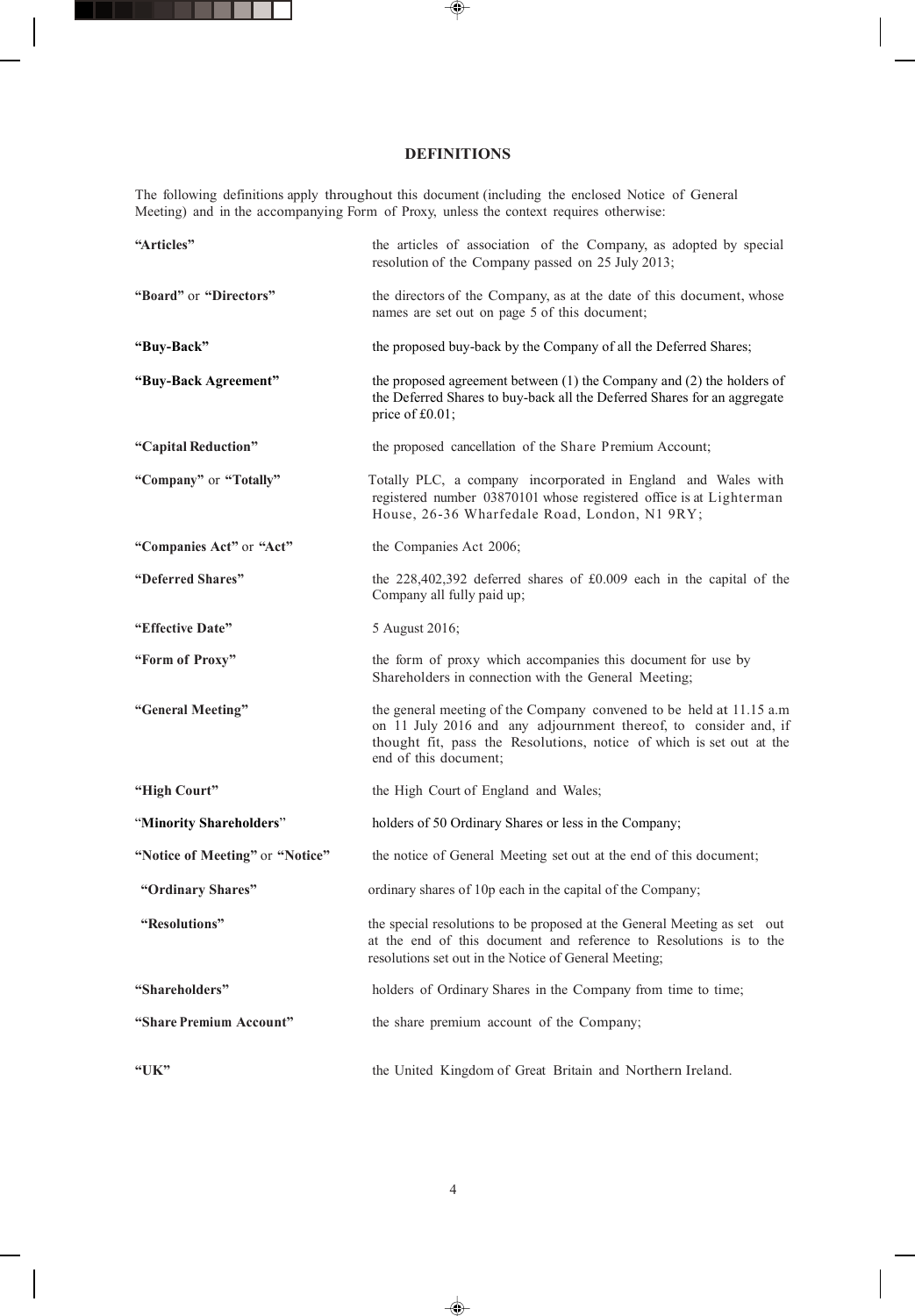## **LETTER FROM THE CHAIRMAN OF TOTALLY PLC**

## **TOTALLY PLC**

(*Incorporated in England and Wales under the Companies Act 1985 and 2006 with registered number 03870101*)

 *Registered office:* Lighterman House, 26-36 Wharfedale Road, London, N1 9RY

*Directors:* Bob Holt OBE (Chairman) Donald Baladasan (Finance Director) Wendy Lawrence (Chief Executive Officer) Anthony Bourne (Non-Executive Director) Michael Rogers (Non-Executive Director)

16 June 2016

Dear Shareholder

#### **Proposed cancellation of the Share Premium Account and Buy-back of Deferred Shares and Notice of General Meeting**

I am writing to you to set out details of your Board's proposal to cancel the share premium account of the Company and buy back all the issued deferred shares of the Company. The rationale for these proposals is to permit Totally to pay dividends to shareholders and to tidy up its share capital.

The purpose of this document is to provide you with details of the Capital Reduction, Buy-Back and the Resolutions to be proposed to Shareholders at the forthcoming General Meeting. Your Board considers that the Resolutions to be proposed at the General Meeting are in the best interests of the Company and its Shareholders as a whole and unanimously recommends that you vote in favour of these Resolutions. The formal Notice of the General Meeting is set out at the end of this document and a Form of Proxy is also enclosed for you to complete and return.

#### **1. Background to the Capital Reduction**

The Company has built up a substantial Share Premium Account through the issue of shares for cash at values in excess of the nominal value of those shares. This share premium comprises a non-distributable reserve for the purposes of the Act. At the date of this document, the balance standing to the credit of the Share Premium Account is £9,610,554 . It is proposed that the Share Premium Account be cancelled in its entirety.

The Company is generally precluded from the payment of any dividends or other distributions or the redemption or buy back of its issued shares in the absence of sufficient distributable reserves. If approved by Shareholders and subsequently confirmed by the High Court in the terms proposed by your Board, the effect of the Capital Reduction will be to release the total amount standing to the credit of the Share Premium Account so that £9,610,554 will be credited to the distributable reserves of the Company to allow the Company to pay dividends in due course.

The implementation of the Capital Reduction is subject to a number of criteria and legal processes which are explained further below.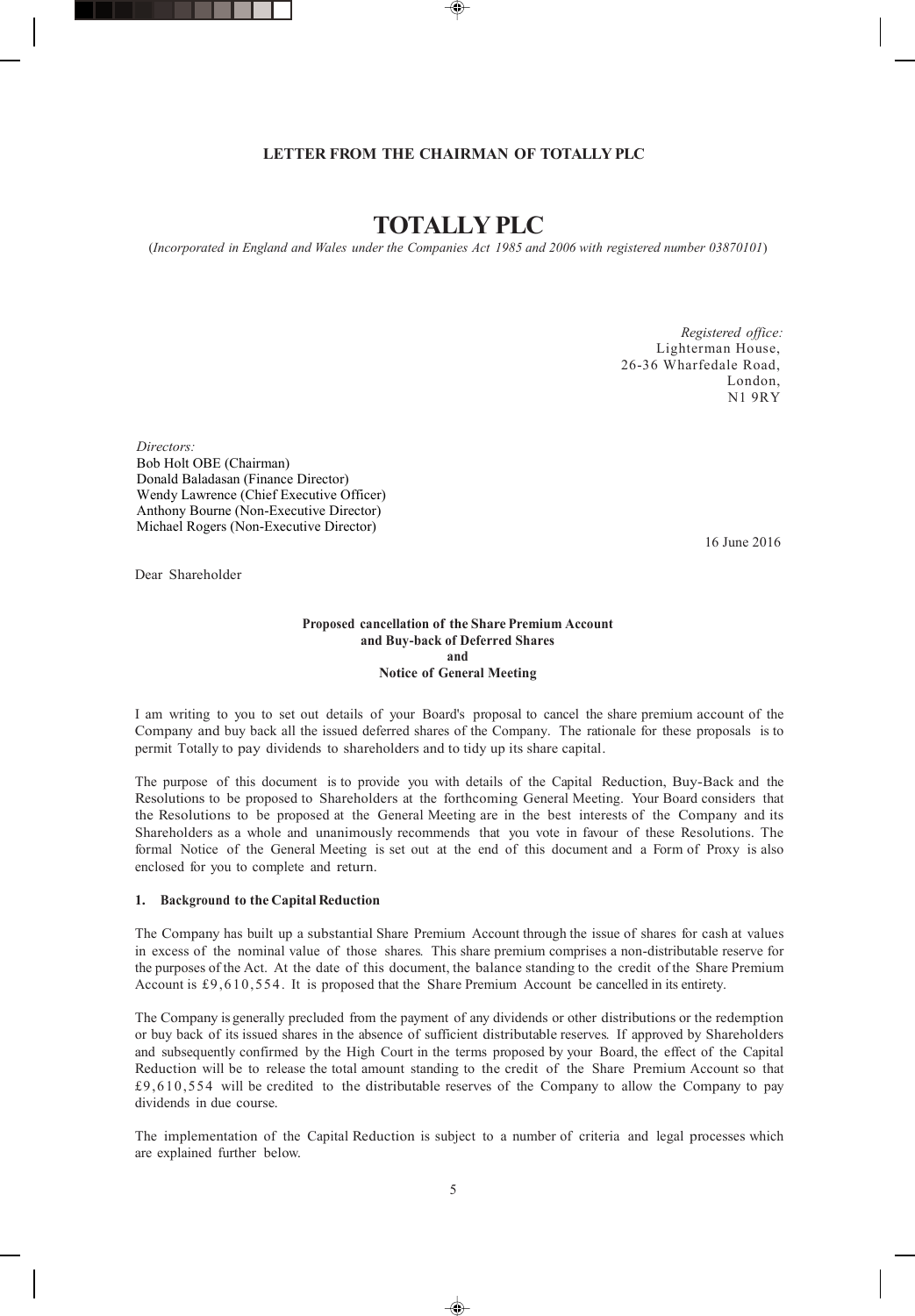### **2. Capital Reduction – Share Premium Account**

Share premium is treated as part of the capital of a company and arises on the issue by a company of shares at a premium to their nominal value. The premium element is credited to the share premium account.

The share premium account is a non-distributable capital reserve and a company's ability to use any amount credited to that reserve is limited by the Companies Act. However, with the approval of its shareholders by way of a special resolution and subsequent confirmation by the High Court, a company may reduce or cancel its share premium account and in certain circumstances either return all or part of the sum arising to shareholders as a return of capital, or credit some or all of such sum arising to its profit and loss account.

To the extent that the release of such a sum from the share premium account creates or increases a credit on the profit and loss account, that sum represents a company's distributable reserves.

As mentioned above, the cancellation of the Share Premium Account will reduce the carried forward loss on the Company's profit and loss account by £9,610,554 to create a profit of £3,030,363.

### **3. Capital Reduction – Procedure**

In order to effect the Capital Reduction, the Company firstly requires the authority of its Shareholders by the passing of a special resolution at the General Meeting to approve and effect the reduction of the Share Premium Account.

Secondly, the Capital Reduction must be confirmed by the High Court, to which the Company will make an application if that special resolution is passed.

The Capital Reduction will take effect when the Order of the High Court confirming it, and a statement of capital approved by the High Court, have been registered with the Registrar of Companies. The Effective Date of the Capital Reduction is currently expected to be 5 August 2016. That date islikely to be within a few working days after the hearing at which the Capital Reduction is confirmed by the High Court, which is currently expected to be on or around 3 August 2016.

In order to approve the Capital Reduction, the High Court will need to be satisfied that the interests of the Company's creditors will not be prejudiced by the Capital Reduction. The Company is not required to seek written consent to the Capital Reduction from its creditors. However, for the benefit of those of its creditors from whom consent is not required, the Company may be obliged to provide security in a form acceptable to the High Court. This is in order that the Capital Reduction can be confirmed by the High Court on terms that will permit any part of the sum released by the Capital Reduction either to be returned to Shareholders as a capital payment or credited to the profit and loss account of the Company so as to create distributable reserves.

If the Company is unable in the timetable proposed to obtain consent from, or is unable or unwilling to provide security (where security is required) for all such creditors, then the amount released by the Capital Reduction, when the Capital Reduction is confirmed by the High Court, will remain undistributable for the time being until any such outstanding consents have been obtained, security (where security is required) has been put in place, or the relevant obligations have been discharged, and the Company may be required to give an undertaking to that effect to the High Court.

The Board reserves the right (where necessary by application to the High Court) to abandon, discontinue or adjourn any application to the High Court for confirmation of the Capital Reduction, and hence the Capital Reduction itself, if the Board believes that the terms required to obtain confirmation are unsatisfactory to the Company or if as the result of a material unforeseen event the Board considers that to continue with the Capital Reduction is inappropriate or inadvisable.

#### **4. Buy-Back of Deferred Shares**

The Deferred Shares carry no voting rights, no rights to attend general meetings of the Company, and no rights to receive dividends. The Deferred Shares do carry a right to participate in any return of capital to the extent of 0.01 pence per Deferred Share but only after each Ordinary Share has received in aggregate capital repayments totalling £1,000,000 per Ordinary Share.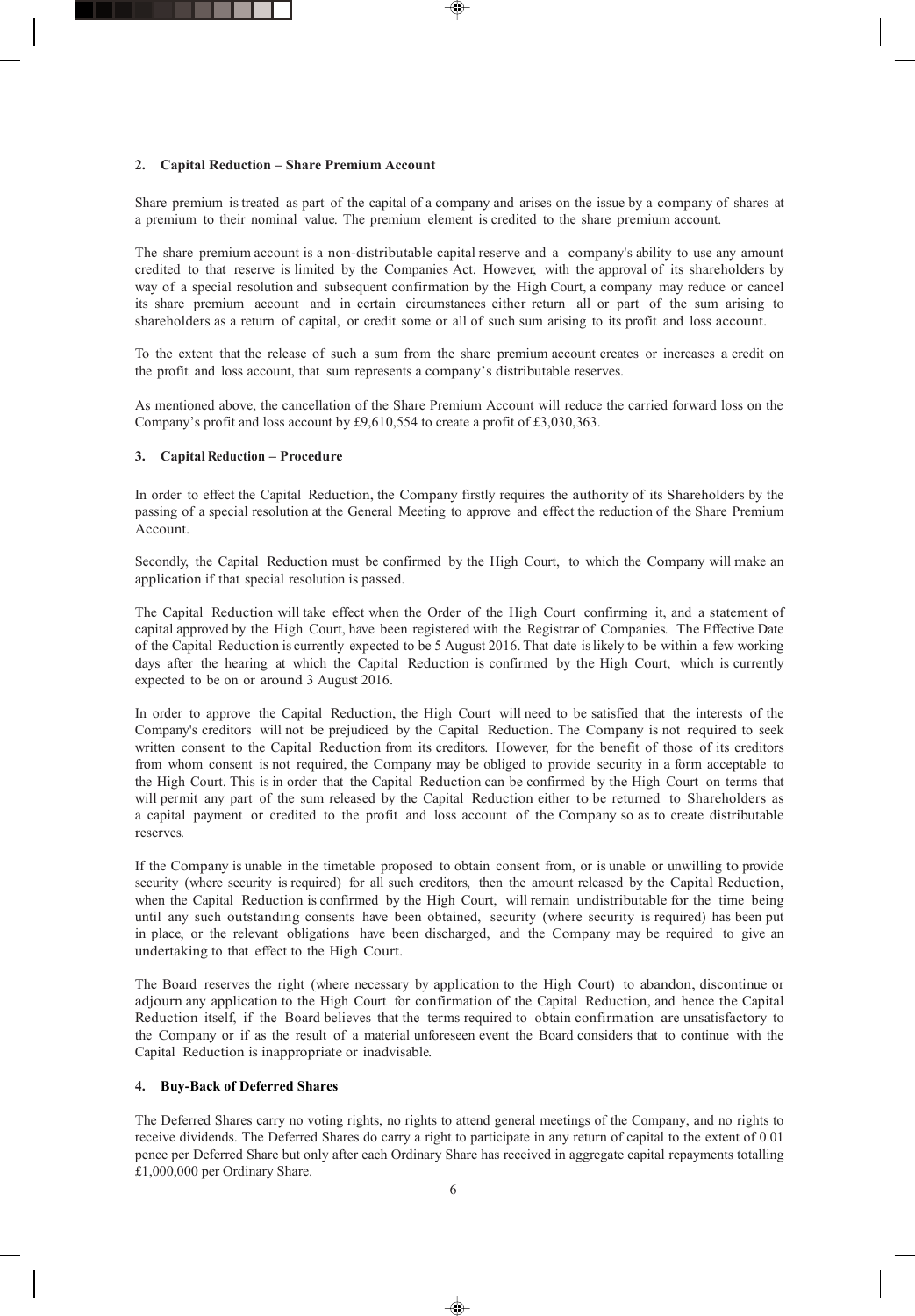The Board can see no reason for the Deferred Shares to remain on the balance sheet and recommends that the Deferred Shares are purchased by the Company.

Under the provisions of the Articles, the Company has the power to buy back the Deferred Shares for £0.01 in aggregate. In addition, the Board is authorised to agree on behalf of the holders of the Deferred Shares the purchase by the Company of the Deferred Shares and is irrevocably authorized to do all such things necessary or desirable to give effect to a purchase under the Articles. The Company would propose therefore that any one of its Directors be authorised to carry out this function.

Under the provisions of the Act, a public limited company may not fund the purchase of its shares except out of its distributable reserves or the proceeds of a fresh issue of shares made solely for the purpose of such Buy Back. The Company has no distributable reserves in order to fund the Buy Back and therefore it is proposed that the Buy Back is funded by the issue of one Ordinary Share to Bob Holt at nominal value of £0.10.

The Buy Back is conditional upon obtaining a special resolution of the Shareholders. At the General Meeting, Shareholders will be asked to approve, if thought fit, the Buy Back.

Under the Act a copy of the Buy-Back Agreement must be made available for inspection at the Company's registered office by the Shareholders at least 15 days prior to the meeting approving the Buy-Back. A copy of the Buy-Back Agreement is currently available for inspection on the Company's website at www.totallyplc.com and at its registered office. A copy of the Buy-Back Agreement will also be available for inspection at the General Meeting.

### **5. The Resolutions**

An explanation of the Resolutions which are to be proposed at the General Meeting is set out below:

### *Capital Reduction – Cancellation of the Share Premium Account*

A special resolution to cancel the total amount standing to the credit of the share premium account of the Company being £9,610,554. The Capital Reduction does not affect the number of Ordinary Shares in issue, the nominal value per Ordinary Share or the voting or dividend rights of any Shareholder. The Capital Reduction, once approved by the High Court, will allow the Company to pay dividends.

## *Buy-Back of Deferred Shares*

A special resolution to buy back the Deferred Shares for £0.01 in aggregate.

#### **6. Proposed purchase of Ordinary Shares held by Minority Shareholders**

The Group is conscious that as at 10 June 2016 491 shareholders held 50 Ordinary Shares or less with an aggregate holding totalling 7,121 Ordinary Shares. At the mid-market price of an Ordinary Share of 55.5 pence as at 14 June 2016 a shareholding of 50 Ordinary Shares would be valued at £27.75. The transaction costs of a sale of Ordinary Shares valued at that amount make a normal sale process economically unviable for a shareholder.

The Chairman of Totally, Bob Holt, is willing to acquire the Ordinary Shares held by any existing shareholder where their holding amounts to 50 Ordinary Shares or less. If you hold 50 Ordinary Shares or less please email [bob.holt@totallyplc](javascript:_e(%7B%7D,) if you would like to arrange a sale of your Ordinary Shares. A sale of Ordinary Shares by those shareholders owning 50 Ordinary Shares or less at the date of this document would reduce the number of shareholders significantly and would achieve cost savings for the Company as the Company incurs printing and posting costs whenever documents are sent to shareholders.

Please note that any purchase of Ordinary Shares by Bob Holt will only be able to be undertaken when the Company is not deemed to be in a "close period" as defined by the AIM Rules for Companies and any share purchase will need to be undertaken in accordance with the prevailing UK securities legislation and the AIM Rules for Companies. There can be no guarantee that any share sale will be able to be undertaken on behalf of the shareholder nor can there be any guarantee on the terms of any sale share.

The proposal above is not subject to a resolution at the General Meeting.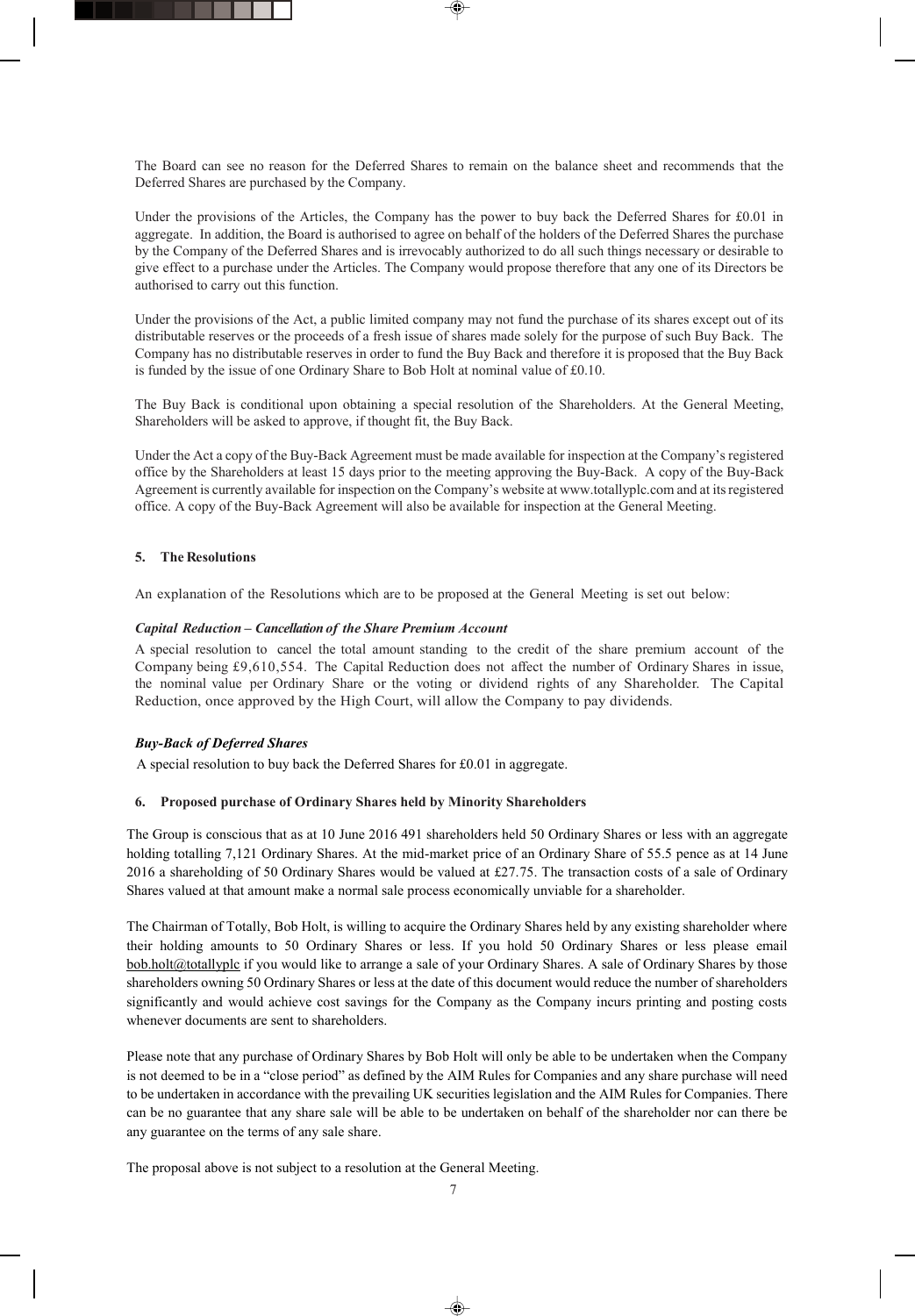### **7. Action to be taken**

A reply-paid Form of Proxy for use in connection with the General Meeting is enclosed with this document. Whether or not you intend to be present at the General Meeting, you are requested to complete, sign and return the Form of Proxy in accordance with the instructions printed thereon to the Share Registrars Limited, Suite E, First Floor, 9 Lion and Lamb Yard, Farnham, Surrey, GU9 7LL as soon as possible and, in any event, not later than 11.15 a.m on 7 July 2016, being 48 hours before the time of the General Meeting. The completion and return of a Form of Proxy will not preclude you from attending the General Meeting and voting in person should you subsequently wish to do so.

#### **8. Recommendation**

Your Board considers that the passing of the Resolutions to be proposed at the General Meeting are in the best interests of the Company and its Shareholders as a whole. Accordingly, your Directors unanimously recommend that you vote in favour of the Resolutions set out in the Notice of General Meeting as they intend to do in respect of 1,141,446 Ordinary Shares held by them (representing 5.71 per cent of the Company's issued share capital).

Yours faithfully

**Bob Holt** *Chairman*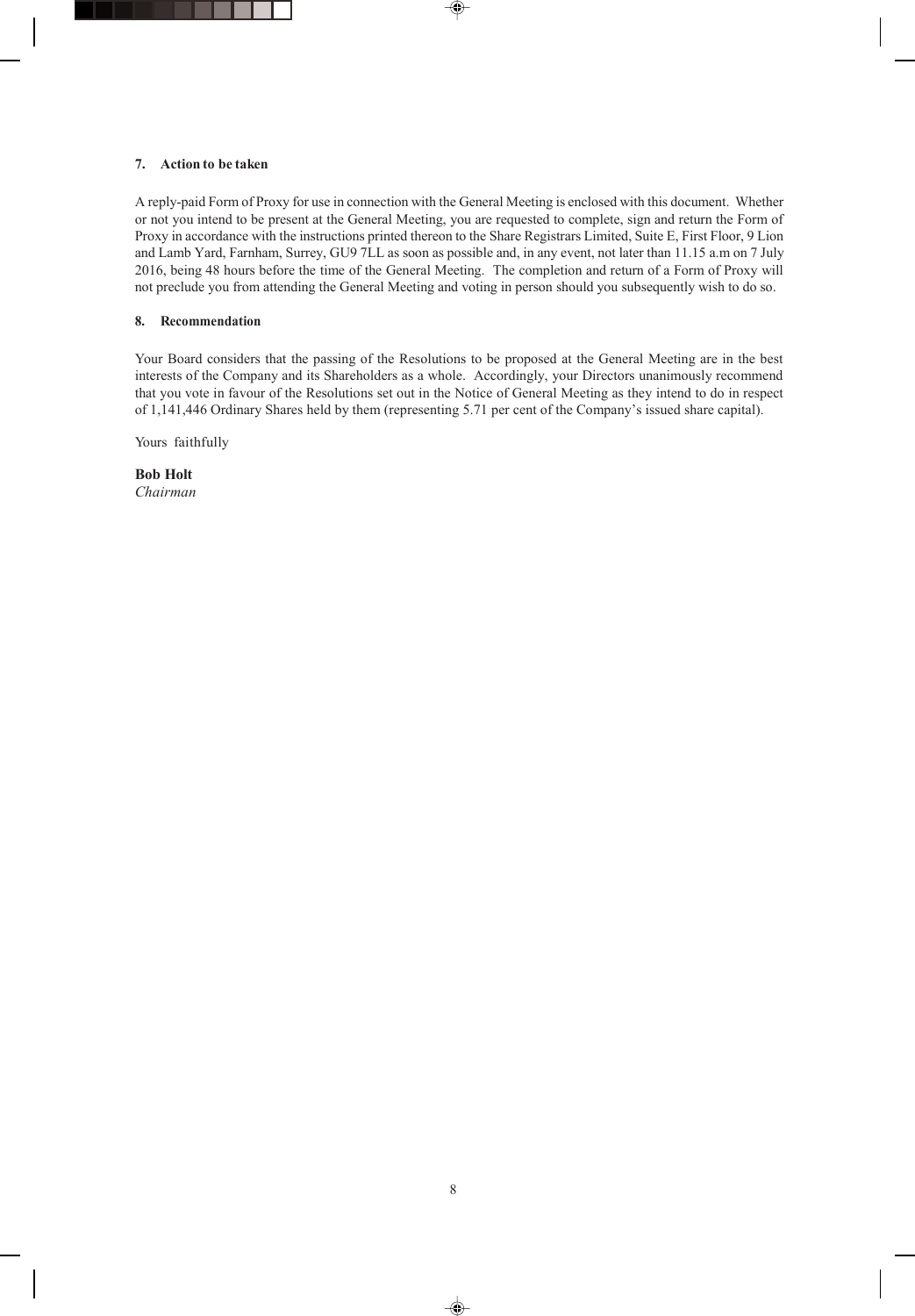#### **NOTICE OF GENERAL MEETING**

## **TOTALLY PLC**

(*Incorporated in England and Wales under the Companies Act 1985 and 2006 with registered number 03870101*)

NOTICE IS HEREBY GIVEN that a General Meeting (the "GM") of the members of the Company will be held at Hamilton House, Mabledone Place, London, WC1H 9BB, at 11.15 a.m. on 11 July 2016 (or as soon thereafter as the Company's annual general meeting convened for the same date and place at 11.00 a.m. has concluded). You will be asked to consider and vote on the Resolutions set out below. Words and expressions used or defined in this circulator to Shareholders dated 16 June 2016 will have the same meaning in this Notice.

## **SPECIAL RESOLUTIONS**

- **1. THAT**, subject to the confirmation of the Court, the Share Premium Account of the Company be cancelled.
- **2. THAT** the terms of the Buy-Back Agreement in the form available for inspection be and is hereby approved.

The authority in respect of resolution 2 shall expire on 11 July 2017 or if earlier at the conclusion of the AGM of the Company to be held in 2017, except the Company may, if it agrees to purchase the Deferred Shares under this authority before it expires, complete the purchase wholly or partly after this authority expires.

By Order of the Board

Felix Services Limited *Company Secretary*

> *Registered office:* Lighterman House, 26-36 Wharfedale Road, London, N1 9RY

> > Dated: 16 June 2016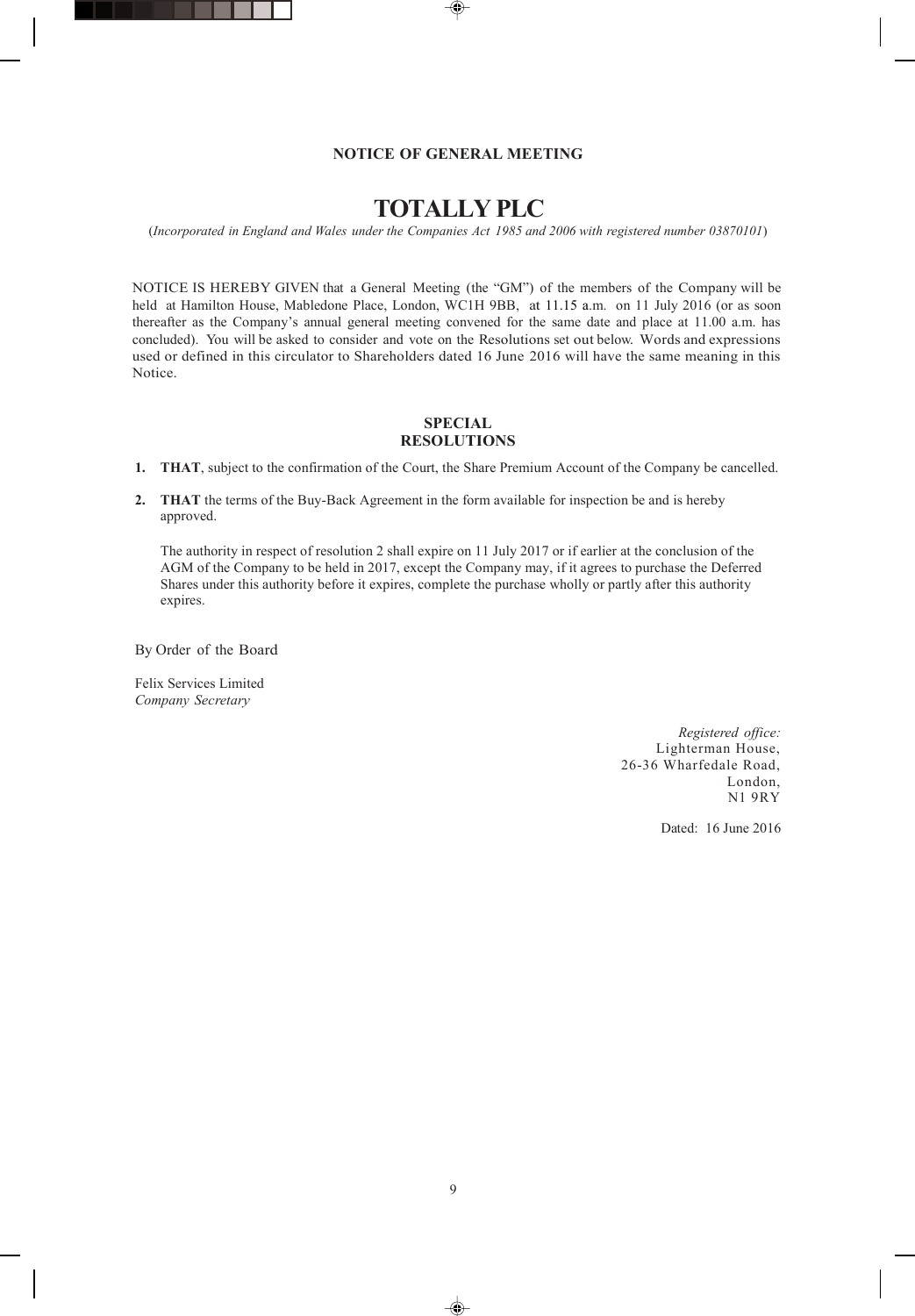## **NOTES TO THE NOTICE OF GENERAL MEETING:**

#### **Entitlement to attend, speak and vote**

1. Pursuant to Regulation 41 of the Uncertificated Securities Regulations 2001, the Company specifies that only those members on the Company's register of members 48 hours before the time of the meeting (excluding non business days), or in the event that this GM is adjourned, 48 hours before the time of the adjourned meeting (excluding non business days), shall be entitled to attend, speak and vote at the GM in respect of the number of ordinary shares registered in their name at that time. Changes to the register of members after this time shall be disregarded in determining the rights of any person to attend, speak and vote at the GM.

#### **Appointment of proxies**

- 2. If you are a member of the Company at the time set out in note 1 above, you are entitled to appoint a proxy or proxies to exercise all or any of your rights to attend, speak and vote at the GM and you should have received a proxy form with this notice of meeting. You can only appoint a proxy using the procedures set out in these notes and in the notes to the proxy form.
- 3. If you are not a member of the Company but you have been nominated by a member of the Company to enjoy information rights, you do not have a right to appoint any proxies under the procedures set out in this "Appointment of proxies" section.
- 4. A proxy does not need to be a member of the Company but must attend the GM to represent you. Details of how to appoint the Chairman of the GM or another person as your proxy using the proxy form are set out in the notes to the proxy form. If you wish your proxy to speak on your behalf at the GM you will need to appoint your own choice of proxy (not the Chairman) and give your instructions directly to them.
- 5. You may appoint more than one proxy provided each proxy is appointed to exercise rights attached to different shares.
- 6. You may not appoint more than one proxy to exercise rights attached to any one share.
- 7. A vote withheld is not a vote in law, which means that the vote will not be counted in the calculation of votes for or against the resolution. If no voting indication is given, your proxy will vote or abstain from voting at his or her discretion. Your proxy will vote (or abstain from voting) as he or she thinks fit in relation to any other matter which is put before the GM.

#### **Appointment of proxy using hard copy proxy form**

8. The notes to the proxy form explain how to direct your proxy how to vote on each resolution or withhold their vote. To appoint a proxy using the proxy form, the form must be completed and signed; sent or delivered to the Company's registrars, Share Registrars Limited, Suite E, First Floor, 9 Lion and Lamb Yard, Farnham, Surry, GU9 7LL; and received by Share Registrars Limited no later than 11.15 a.m on 7 July 2016.

In the case of a member which is a company, the proxy form must be executed under its common seal or signed on its behalf by an officer of the company or an attorney for the company.

Any power of attorney or any other authority under which the proxy form is signed (or a duly certified copy of such power or authority) must be included with the proxy form, together with a duly completed certificate of non-revocation of such power or authority.

#### **Appointment of proxies through CREST**

9. CREST members who wish to appoint a proxy or proxies by utilising the CREST electronic proxy appointment service may do so for the GM and any adjournment(s) thereof by utilising the procedures described in the CREST Manual. CREST Personal Members or other CREST sponsored members, and those CREST members who have appointed a voting service provider(s), shou ld refer to their CREST sponsor or voting service provider(s), who will be able to take the appropriate action on their behalf.